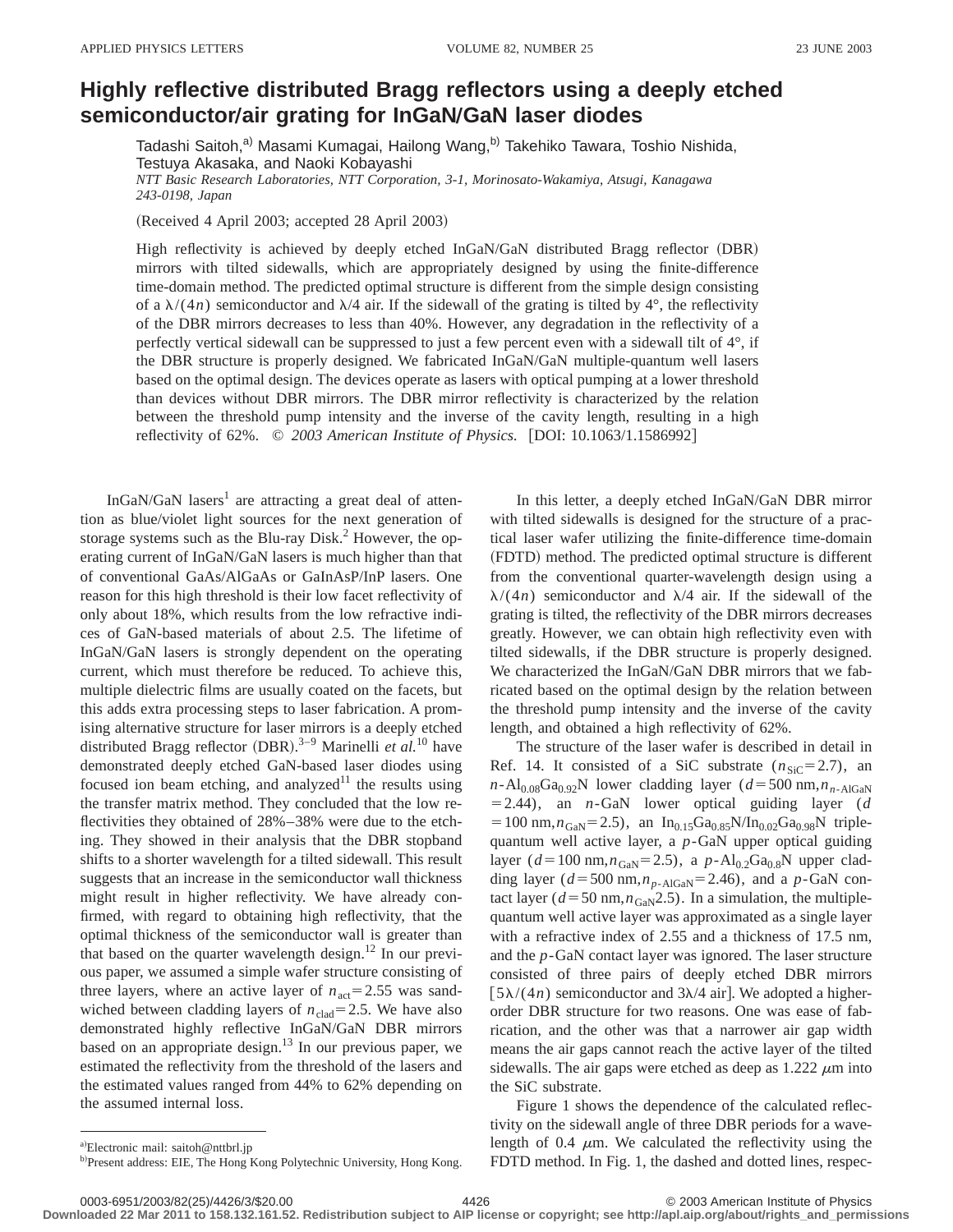

FIG. 1. Dependence of reflectivity on sidewall angle.

tively, denote the reflectivity when the top width of the semiconductor wall  $W_{\text{sc-top}}$  and the width at the active layer  $W_{\text{sc-ac}}$ were both kept at 0.2  $\mu$ m. When we used a simple design consisting of a  $5\lambda/(4n)$  (0.2  $\mu$ m) semiconductor and  $3\lambda/4$  $(0.3 \mu m)$  air, the vertical sidewall tilt of only 4° reduced the reflectivity to less than 40% in both cases. However, a high reflectivity of more than 86% is predicted even for a sidewall angle of 86°, if the DBR structure is properly designed as represented by the solid line in Fig. 1. To achieve this, the semiconductor wall width at the active layer must be wider than  $5\lambda/(4n)$  and the air gap width must be narrower than  $3\lambda/4$ . For example, when the sidewall angle is  $84^\circ$ , the optimum semiconductor width at the active layer is 0.266  $\mu$ m, which is far wider than the  $0.2 \mu m$  derived from the conventional quarter-wavelength design. This result is qualitatively understandable when we take account of the interference of the reflected light from a parallel plate and a wedge. The optical path difference from the wedge is less than that from the parallel plate. In our previous report,  $12$  we calculated the reflectivity using a simple laser structure in which a 0.1  $\mu$ m thick InGaN active layer was sandwiched between GaN layers. In such a weakly confined structure, the expected reflectivity for the same sidewall angle was only about 60%, even if we used an optimal design.

The laser wafer was grown on a  $(0001)$ -oriented *n*-type 6H–SiC substrate by metalorganic vapor phase epitaxy. The DBR structures were defined by electron-beam lithography and etched into the *n*-AlGaN lower cladding layer by chlorine-based reactive ion etching (RIE). We have already confirmed that our RIE system causes little damage to either GaAs (Ref. 15) or GaN-based materials.<sup>16</sup> A vertical sidewall is attainable for GaAs-based materials, however, it produces a sidewall angle of 86° in the deep etch of GaN-based materials. Taking this tilt angle into consideration, we designed the top width of the semiconductor as  $0.16 \mu m$  to obtain highly reflective DBR structures. We varied the cavity length from 150  $\mu$ m to 700  $\mu$ m. We designed the laser with a threeperiod DBR at each end of the cavity. Based on the FDTD calculation, three DBR periods provided sufficiently high reflectivity for laser oscillation. We also fabricated Fabry– Perot (FP) lasers on the same wafer for comparison.

A  $\text{YVO}_4/\text{LBO}$  laser emitting 10-ns-wide pulses at 355 nm with a repetition rate of 20 kHz was used for optical pumping at room temperature. A cylindrical lens focused the laser beam into a rectangular excitation spot on the sample surface to achieve uniform pumping. The emitted signal was



FIG. 2. Pump vs output emission characteristics.

collected from the normal to the sample surface in a 30 cm monochromator with a resolution of 0.26 nm. The light from the monochromator was detected with a charge-coupleddevice array.

We operated both the DBR and FP lasers by optical pumping. Figure 2 shows the output emission intensity as a function of pumping intensity for DBR and FP lasers both with a cavity length of  $250 \mu m$ . Emission spectra are shown



FIG. 3. Emission spectra for  $(a)$  FP and  $(b)$  DBR lasers. **Downloaded 22 Mar 2011 to 158.132.161.52. Redistribution subject to AIP license or copyright; see http://apl.aip.org/about/rights\_and\_permissions**